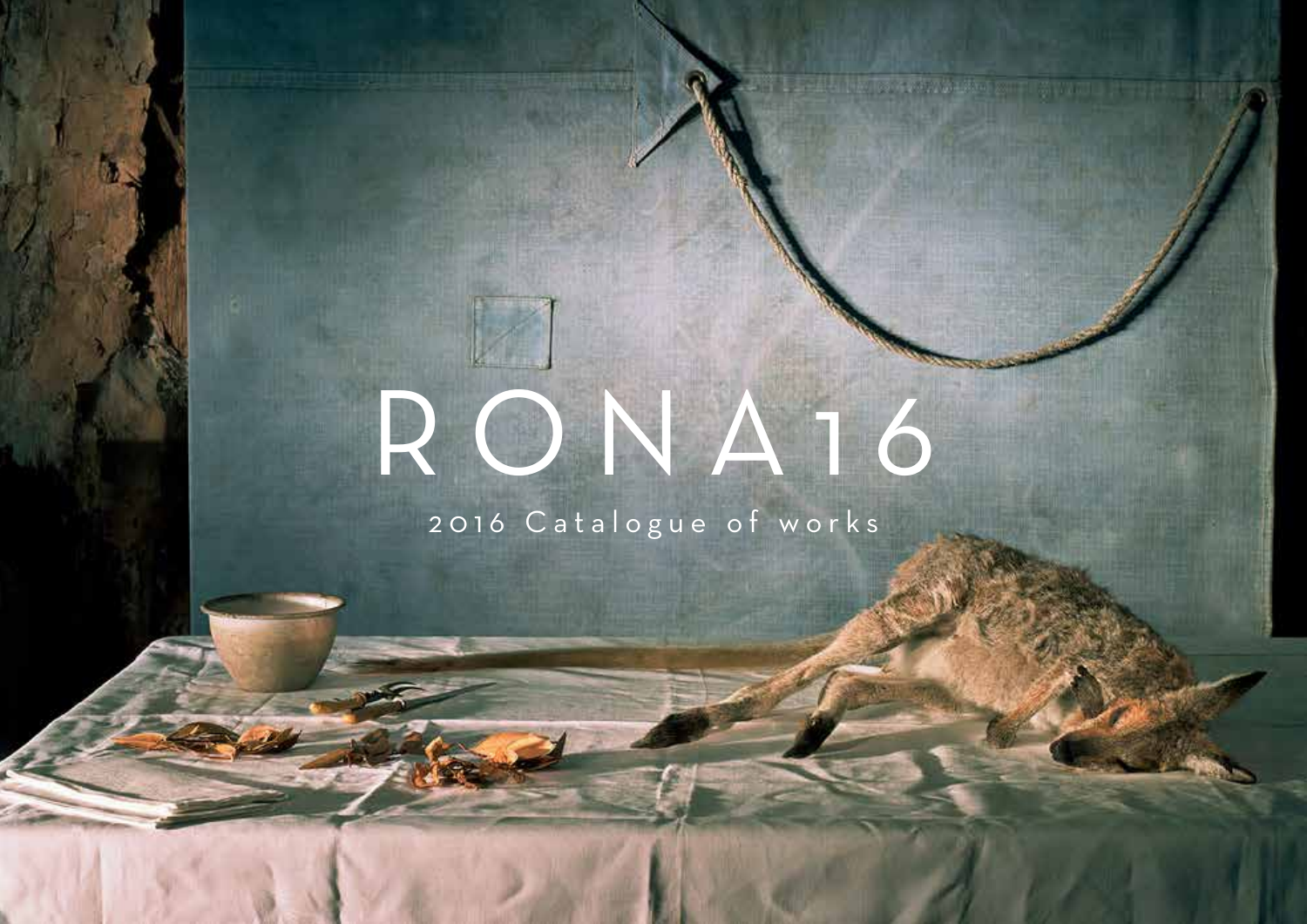# OVERVIEW

Welcome to the RONA16 catalogue, an overview of the exciting network of creative events hosted by the Australian Earth Laws Alliance (AELA) around Australia during September and October 2016, to celebrate the rights of nature.

On 22 October 2016, AELA held Australia's first People's Tribunal for the Rights of Nature. The Tribunal is an alternative forum for justice and was held at the Banco Court in Brisbane. It heard cases presented by citizens and Earth lawyers concerned about the destruction of ecosystems in Australia. To support the Tribunal and promote cultural engagement with the emerging movement around the Rights of Nature, AELA's intention is to blend the creative re-interpretation of environmental governance with cultural responses to the rights of the natural world to flourish.

RONA16 was a National Arts Celebration, featuring a range of activities: a national exhibition at the Brisbane Powerhouse called 'Plenty', a network of connected events and responses around Australia and an Artist in Residence program.

*Renata Buziak, Habitat II, 2015 archival pigment on paper*





*Karen Benjamin, Flinders Ree* 

# ABOUT AELA

The Australian Earth Laws Alliance (AELA) is a national, not for profit organisation whose mission is to increase the understanding and practical implementation of Earth centred law, governance and ethics (Earth jurisprudence) in Australian society.

AELA believes that cultural change is a vital part of building Earth jurisprudence, and through Earth Arts, works to nurture the role of creativity in transforming law and governance.

AELA's Earth Arts program is dedicated to the artists from all cultures across time, who practiced in the fold of ecological health, and we continue in this tradition. If you are a creative and interested in getting involved, sharing your ideas or you're simply curious about how Earth Jurisprudence links art + governance, please visit our website: www.earthlaws.org.au Everyone's welcome to join us!

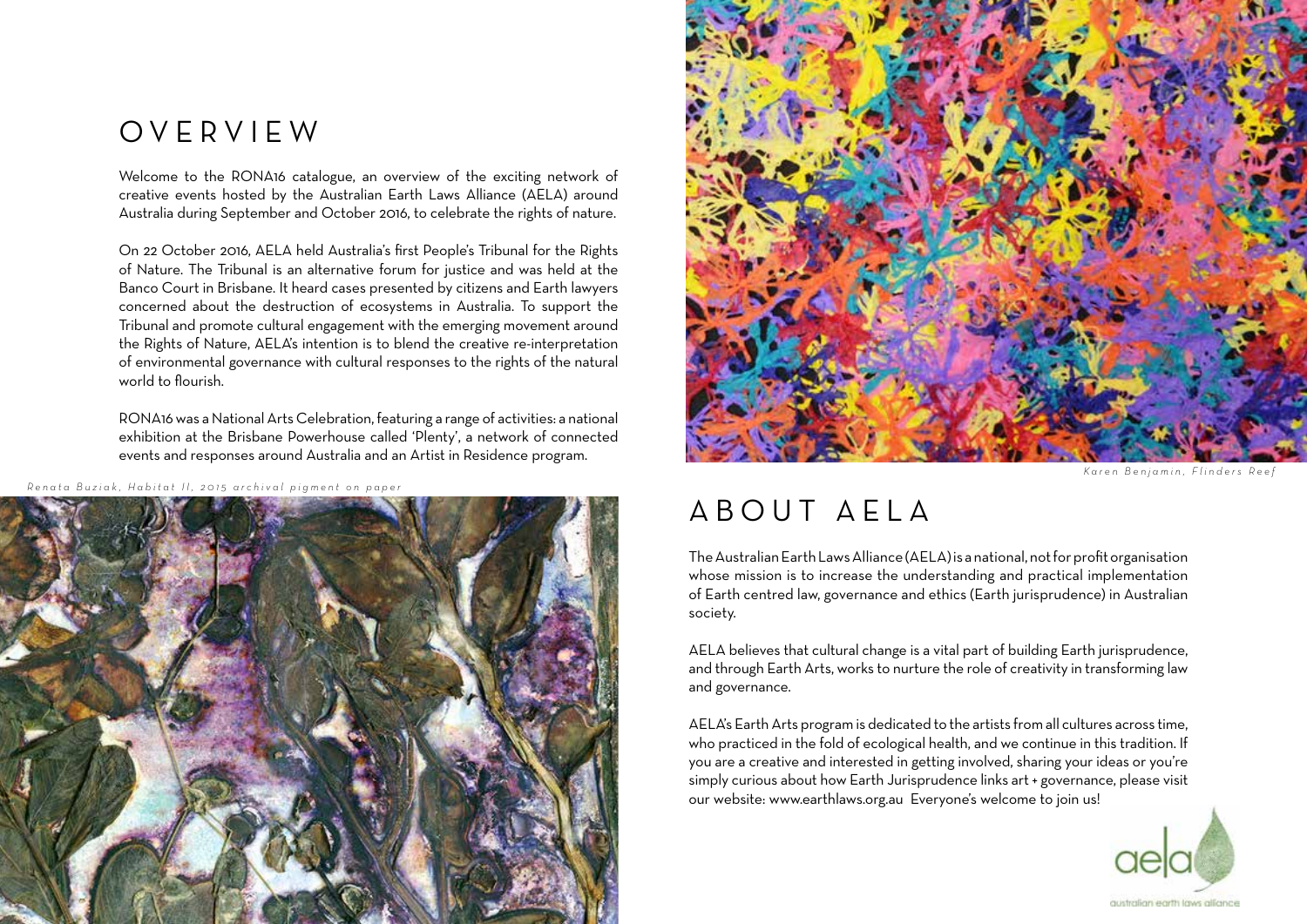# RONA16 THEMES

#### **IMAGINE AND CREATE THE PARADIGM WE'RE PROPOSING – EARTH LAWS AND RIGHTS OF NATURE**

- Humans are one part of nature interconnected, interdependent with the Earth Community
- Human governance systems should be embedded in deep knowledge of local Earth communities
- Non-human agency is vital, the non-human world belongs to no-one; vibrant biodiversity is critical to life on earth
- Recognising that all life and life supporting systems on Earth have "a right to exist, thrive and evolve"
- Respects indigenous knowledge, human 'lived' experience, emotional and spiritual connections
- holds all life sacred and balances reasonable human needs with the rights of the natural world to exist and evolve; would never prize human wants over the destruction of ecosystems





#### **REVEAL, REFLECT AND CRITIQUE THE CURRENT FLAWED PARADIGM OF WESTERN LAW WHICH**

- has created governance systems that do not reflect how the natural world works
- is built on the idea that humans 'own' nature nature is property, objectified, commodified (bought and sold), caged, fenced, destroyed
- gives 'rights' to humans and human created fictions corporations, ships. While plants, animals, ecosystems have no rights, are invisible and 'dead' in the eyes of the law
- privileges western legal, scientific and evidentiary frameworks of knowledge
- legalises the destruction of vital ecosystems and life support systems



*Alicia Lane*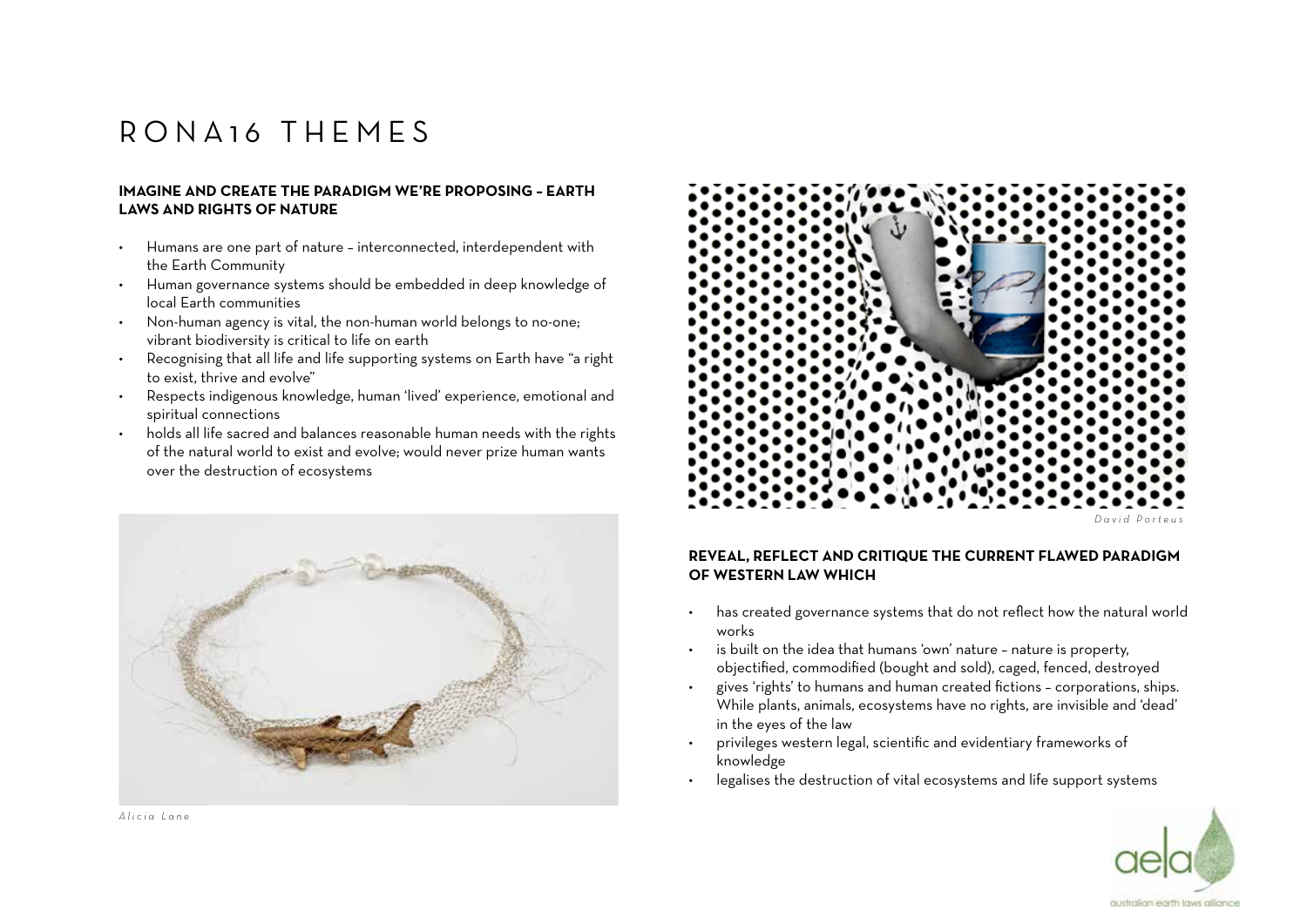# PLENTY

#### **The RONA16 National Exhibition – 'Plenty' - was held at the Brisbane Powerhouse, from September 26 to October 24, 2016**

Plenty was a national exhibition that engaged audiences with questions about our interconnectedness with, and interdependence on, the natural world. The exhibition aimed to reactivate a sense of wonder in the everyday, and to assist in the contemplation of our place on this small planet.

The industrial ruin that is today the Brisbane Powerhouse Performing art space, was an ideal site for thinking about regeneration and transformation, as it is a defunct coal fired electrical power station architecturally transformed into a healthy, historically aware and resource efficient site for creative activities.

Plenty invited us to consider the culture we live in, and which acts to shape our appreciation and perception of the world around us. The arts have a significant role to play in our continued adaptation and mitigation of change, not only through sharing unthinkable dystopian futures, but also by being part of a progressive attitude that is searching for solutions rather than creating the fear that can often arrest our action. Art brings people together in a social environment where reflection and conversation is welcome and it is through these reflections and conversations that people may develop motivation and start to participate in communities that are working to protect the things that they value. We increasingly understand that human health and happiness are inseparable from the health of the ecosystems in which we live. The fascination and sense of connection we feel while observing other living things and the environments that support them, feed our spiritual as well as our physical lives.

It is the significance of art that it can help audiences reflect on their own values and develop personal standpoints on cultural, social and environmental issues of importance.

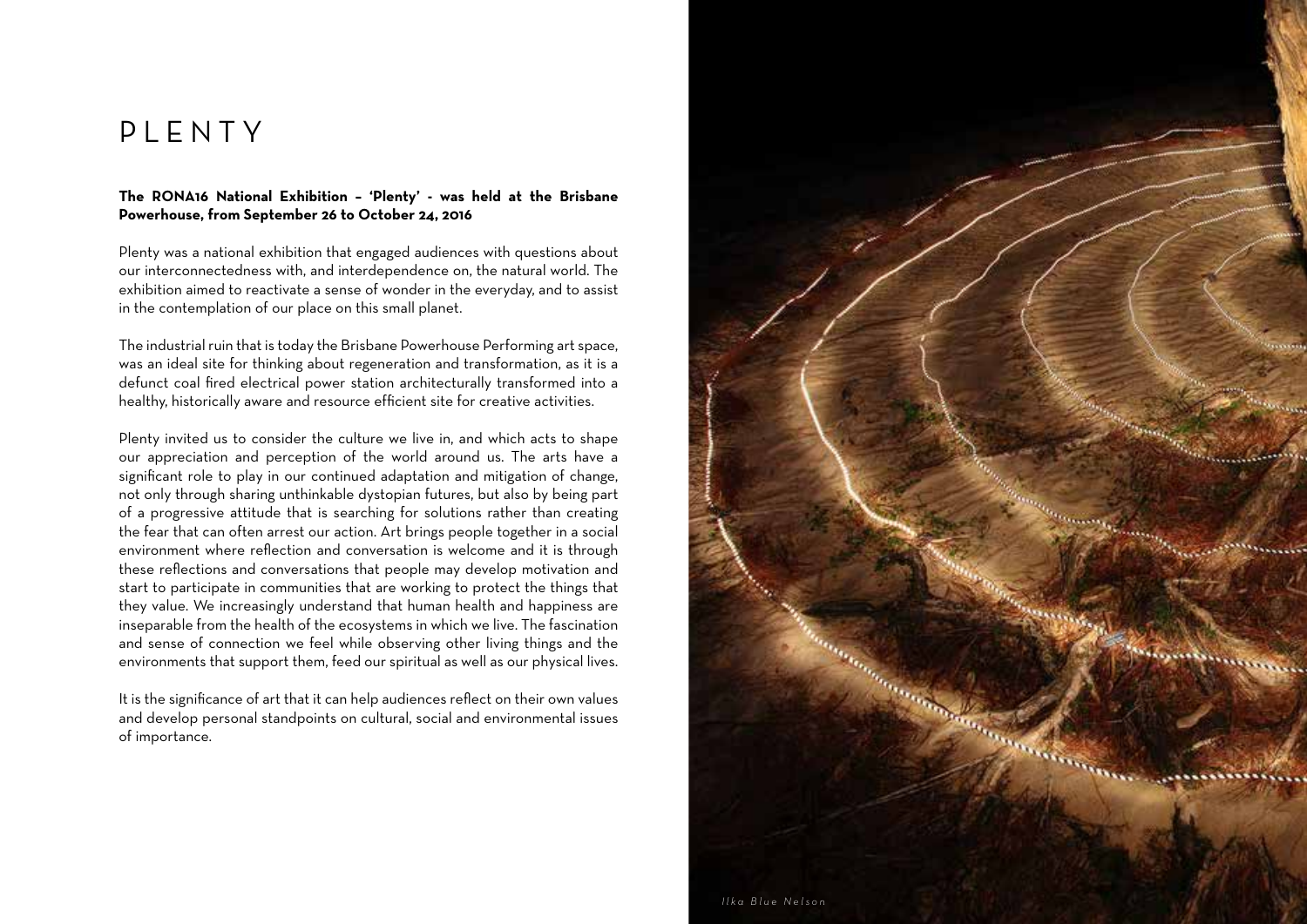



*Dr Kay S Lawrence, Plenitude*

**Plenty featured established and emerging artists, and we give thanks to those who shared their work with us** 

Davida Allen Chris Bennie Renata Buziak Felix Cehak Daniel Della Bosca Marian Drew Alana Hampton Kelly Hussey-Smith Kay Lawrence Donna Marcus Merete Megarrity Daro Montag Bruce Reynolds Peter Thiedeke Aviva Reed



*by artist Merete Megarrity*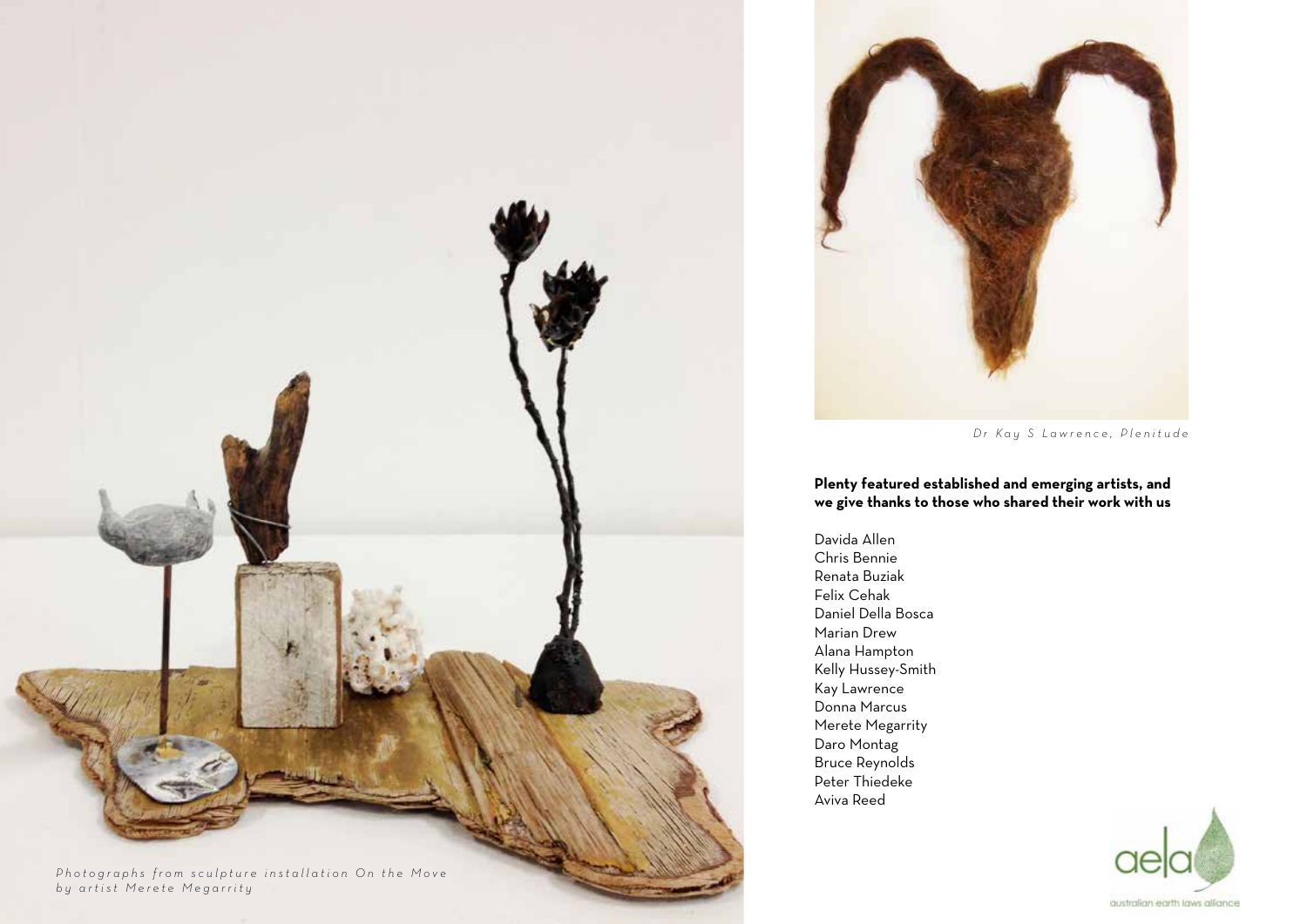



# "TRAVERSE"

#### **Student arts exhibition, the Powerhouse**

More than 300 people attended the 'Traverse' exhibition, which featured a projection evening at the Powerhouse on 20th October 2016.

Traverse arose from an intensive focus on and artistic exploration of North Stradbroke Island, as part of an undergraduate arts course led by Associate Professor Marian Drew and artist Renata Buziak, at Griffith University. The art works were created during an intensive 5 day 'in-field' art expedition to North Stradbroke Island. Leading up to the five days on the island in July 2016, were a series of lectures about earth centred law and governance, climate change and environmental sustainability, presented by Dr Michelle Maloney, National Convenor of the Australian Earth Laws Alliance. On the island the art students met scientist Dr Jan Aldenhoven, who outlined the geological history of the island, as well as the political history involved in the extensive sand mining industry. Quandomooka elder, Aunty Joan, shared information about the indigenous history, culture and politics of the island.

The walks, talks and workshops, were all designed to heighten awareness, stimulate ideas, create dialogue and encourage participants to engage a visual response, drawing on their existing art practice and interests. It is the challenge of art to present probing narratives and refreshed perspectives that invite audiences to ask questions about their own relationships to the art and the ideas presented through the art. Much of the work focused on what it means to individuals to have the xperience of natural environmetns and its impact on a person's physical and mental well-being.

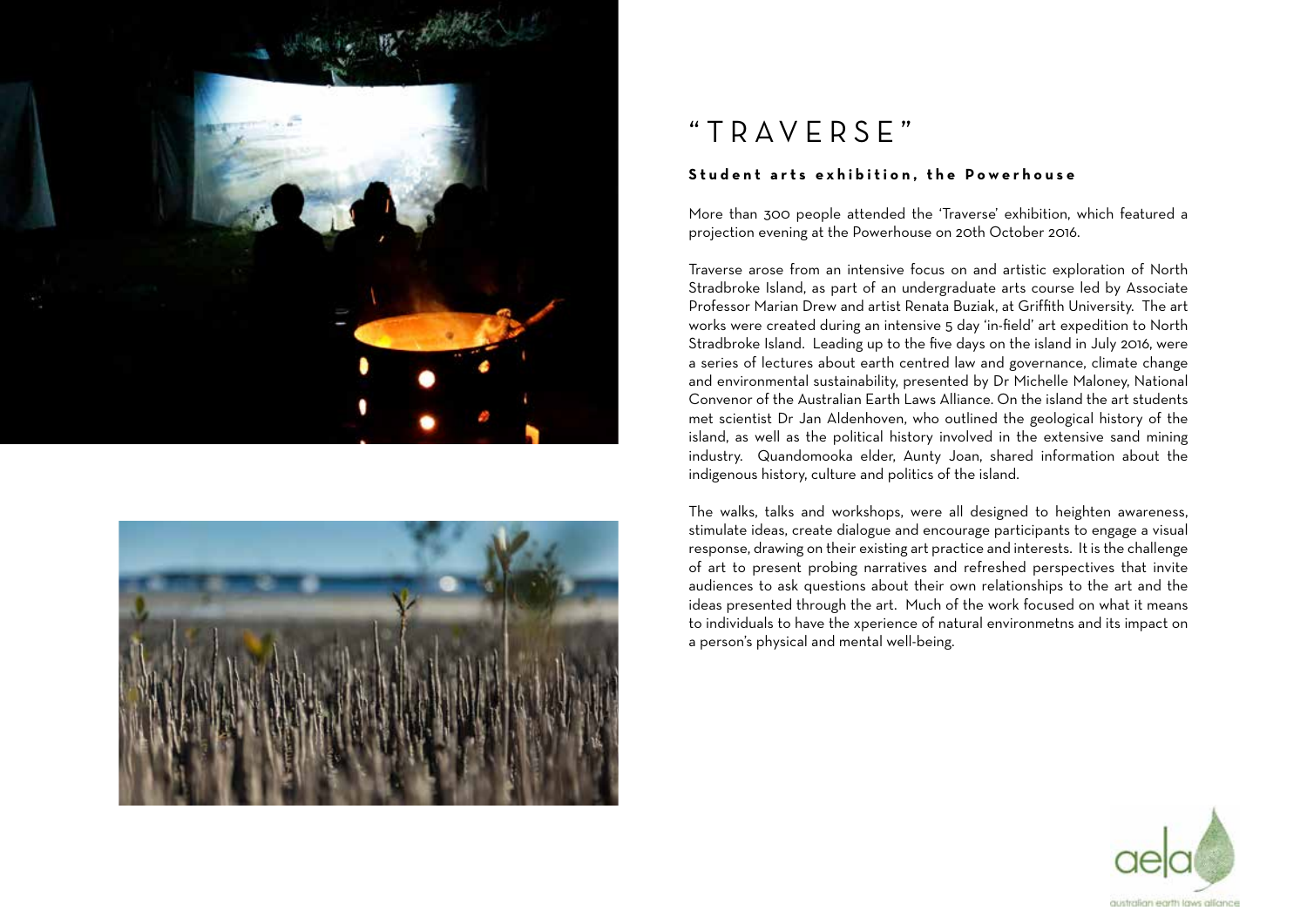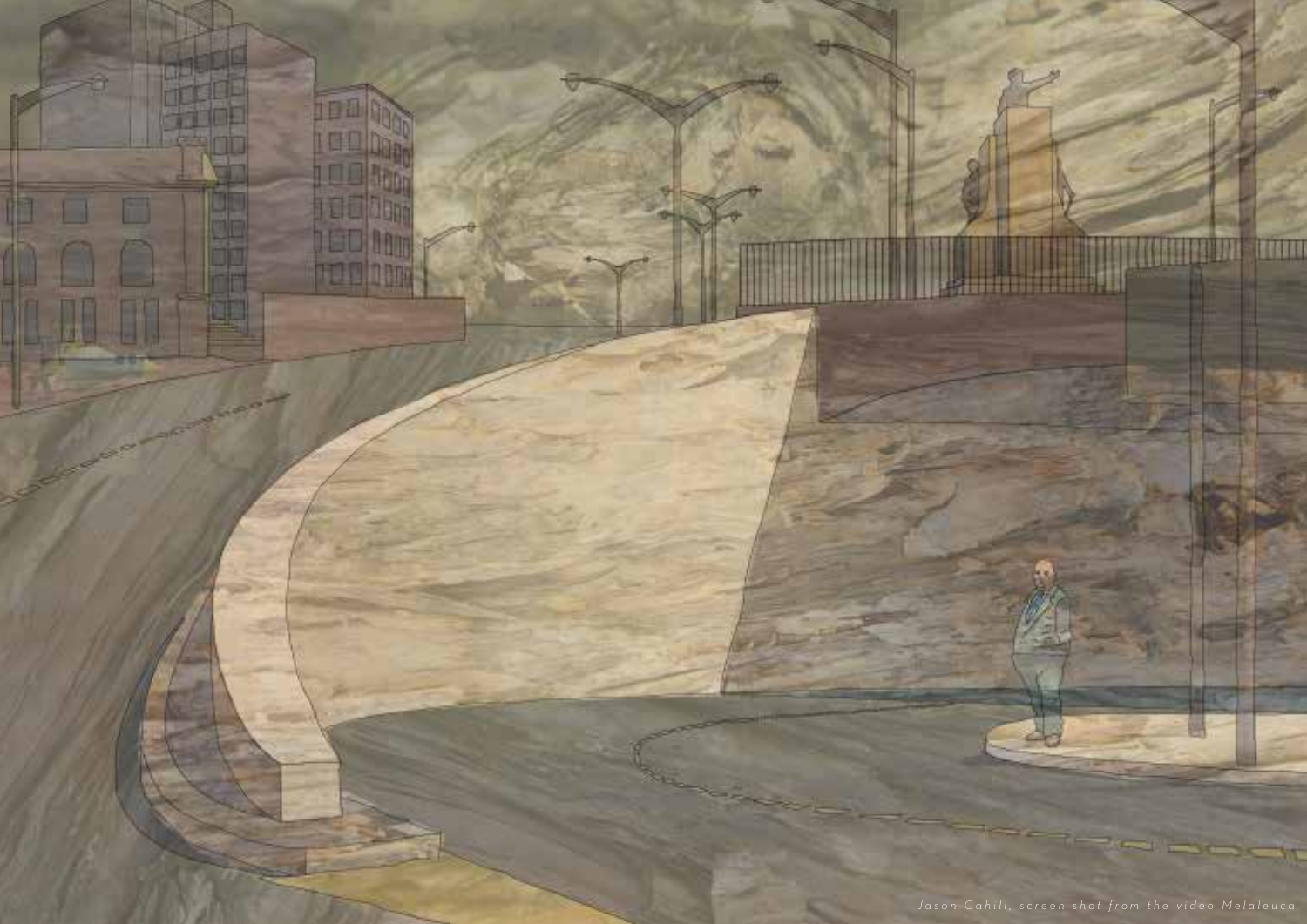# RONA16 CONNECTED BIO-REGIONAL EVENTS

**As part of RONA16, AELA extended a nation-wide invitation to artists, galleries, community groups and organisations to generate creative and cultural responses to the rights of the natural world to exist, thrive and evolve. The next 5 pages feature the work of the 2016 regional events.**



## EUCALYPTUS DREAMING

Nowa Nowa Caravan Park, Gippsland - 6pm, 8 October 2016

The Eucalyptus Dreaming gathering and exhibition worked to create awareness about, and reconfirm and explore connections to, the bush, wild places and the vibrant biodiversity of Far East Gippsland. The first ever Eucalyptus Dreaming gathering was in the bush within an area covered by the mining license footprint of the Gippsland Iron Pty Ltd for the Nowa Nowa Iron Pit and Slurry Project. The pit and slurry project threatens the unique Far East Gippsland biodiversity, its Ramsar Listed Lake Tyers, and the very fabric of the East Gippsland community - socially, culturally and environmentally.

The artist presented a photography exhibition at the Nowa Nowa Caravan Park. This Park is perched on the banks of Boggy Creek – a body of pristine water leading directly to the Ramsar listed Lake Tyers that will be most effected by the pit and slurry project. The exhibition stimulated discussion and created awareness about the threats of mineral resource extraction in the wild places of Far East Gippsland that are being targeted by mining corporations.

At the gathering attendees discussed ideas about Eucalyptus Dreaming and connection to the bush, and also discussed the changes and projects that can be pursued to help promote an understanding of earth laws in our communites.

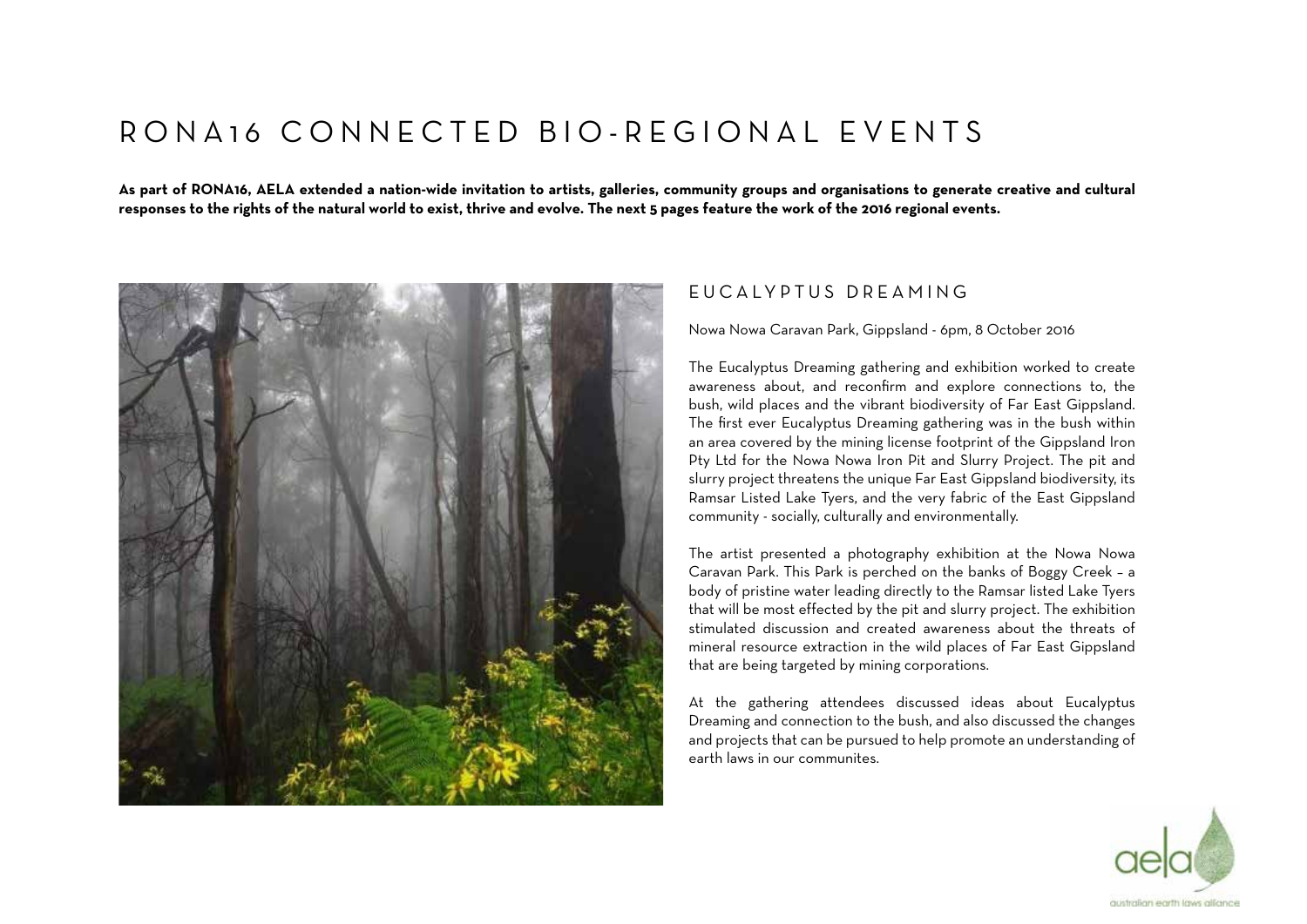## BY NATURE

The Chalice, Northcote, Melbourne - Saturday 27th August 2016 2- 7.30pm

Wycinanki is an ancestral Polish papercutting art form linked to old rural pagan beliefs. Traditionally a very nature-centric art, its creative purpose was the celebration of seasons, of nature's offerings to humans, of humans' respect for nature.

In By Nature, wycinanki was used to further the idea of a nature-centric world by highlighting and celebrating the interconnectivity between elements of the natural world. The common origin and oneness of the natural world is emphasized by blending subjects and shapes within the subject; trees are made of animals, animals are made of flowers, forests are made of human words…

#### http://www.blackbirdsandtrees.com



## COSMIC WALK: UNIVERSE STORY

MoonCourt, Springwood, Blue Mountains - 3 September 2016

MoonCourt screened the award winning "The Journey of the Universe" DVD by Brian Swimme, who was mentored by Thomas Berry, and selections of Brian Swimme's series "The Powers of the Universe". They then invited participants to join a Cosmic Walk ceremony which celebrates the Universe Story. The event concluded with a short presentation about the work of the Australian Earth Laws Alliance.

#### http://pagaian.org



# PLAY AT THE CHALICE, NORTHCOTE - 6PM, 27TH AUGUST

The Chalice, Northcote, Melbourne - Saturday 27th August 2016, Mandate of Heaven was a spiritual/philosophical and environmental and social commentary play that critiqued our current civilization's modus operandithrough interactive audience address and audio visual performance method.

The work reflected on the ethics of human dominance, governance and ownership, the economic imperative of worth and the foundations for life. It spoke for the community of life from the perspective of the intercessionary principle. It challenged current governance models in light of universal interspecies ethics and invited the audience to contemplation and action.

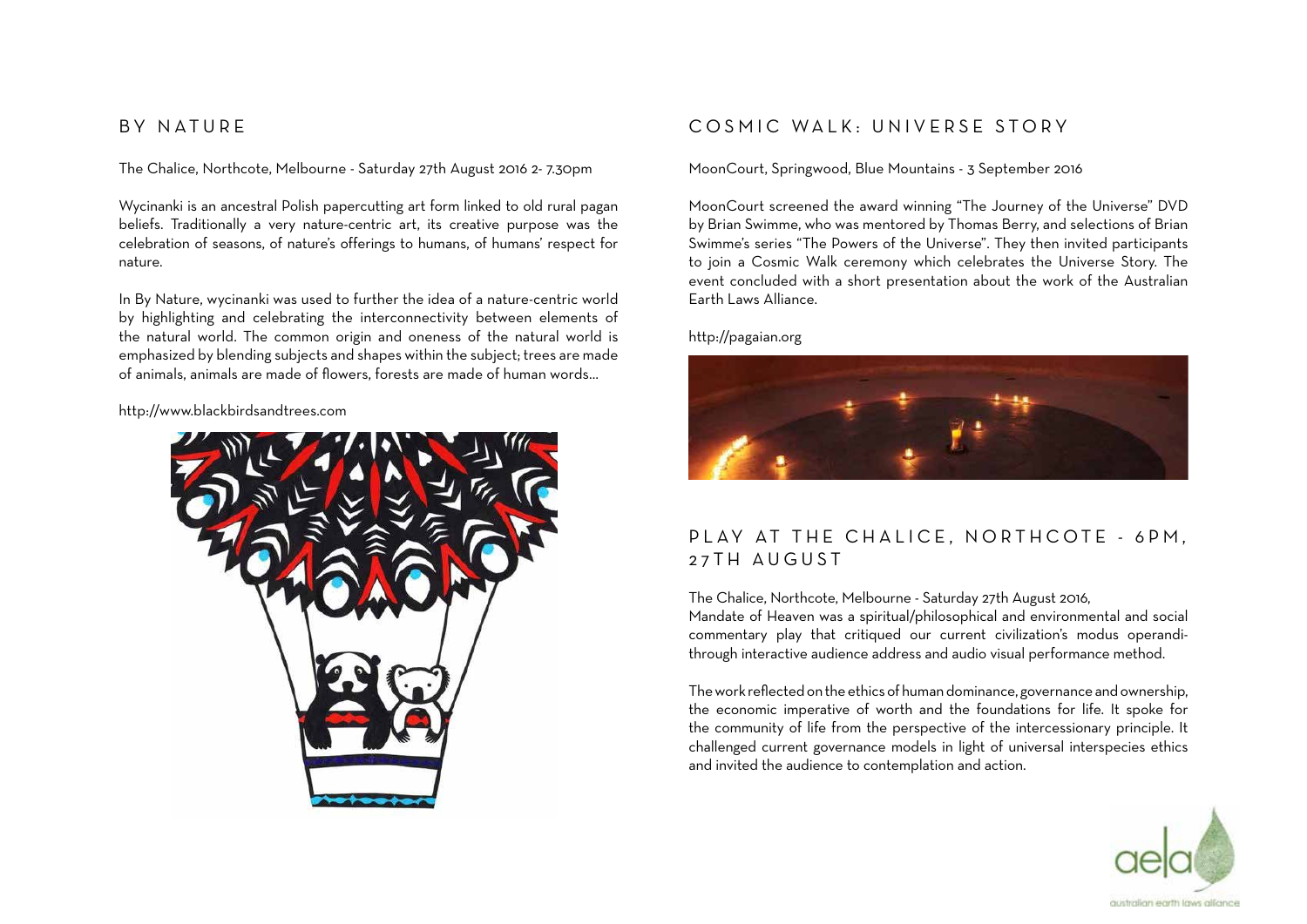## FUTURE PROJECTS

Brunswick Street Gallery, Melbourne - 5 to 18 August 2016

Future Projects was an exhibition curated by Miriam Arbus that presented a collection of project-oriented reflection on how we can respond to our present, and promise ourselves a better future.

The exhibition included a wide variety of work, from artists and practitioners focused on the wellbeing of the natural world. The exhibited works provided constructive commentary and provoked action to create a sustainable future. The works included theoretical suggestion and discussion, blue-print plans for ideas, conceptual evocation, recycling/reusing, summations of physical projects enacted within community, and community intervention. The exhibition involved showing documentation of a culmination of such action-based projects. For example: salvaging wasted food; collecting and re-constituting garbage and reinterpreting the ways in which we create power.

It featured the following artists: Philip Jopson, Caelene Glen, Seb Kainey, Werner Theinert, Ursula Theinert, Jassy Watson, Louise Kate Anderson, Maria Richardson, Simon Duiker, Hung Lin, Hello Pony Express, Laura B. Brodie.





## HOME

Nundah Neighbourhood Centre, Brisbane - 7 to 9 October 2016

'Home' was designed by AELA National Convenor Michelle Maloney and her 8 year old daughter, Jessica Sauer. Jessica wanted to have children included in AELA's RONA16, so asked her art teachers if they could design a specific course for a term in 2016. From August to October 2016, primary school children across North Brisbane learned how to create artworks made from, and inspired by, the natural world. From detailed leaf drawings to sculptures made from found objects, this art program was designed to encourage children to connect with, think about and value the natural environment. The children were being taught by Brisbane based artists, Wendy Cumes-Rowell (BA Visual Art, Post Grade Fine Art, Masters Fine Art) and Alicia Hollier (BA Fine Art). Art classes with 'Artist Wendy' have been running since 2007 and in 2016, more than 130 students were enrolled across four North Brisbane schools. "In recognising the increasing demand for visual art expertise in Primary schools, we are acknowledging the value of creativity. To be part of that kind of forward thinking is encouraging. Now particularly, it is crucial that we are aware of the relationship between a healthy creative faculty and our children's academic, psychological and practical futures. And what better way to bring all this together, than a celebration of the amazing world we live in?" (Wendy Cumes-Rowell)



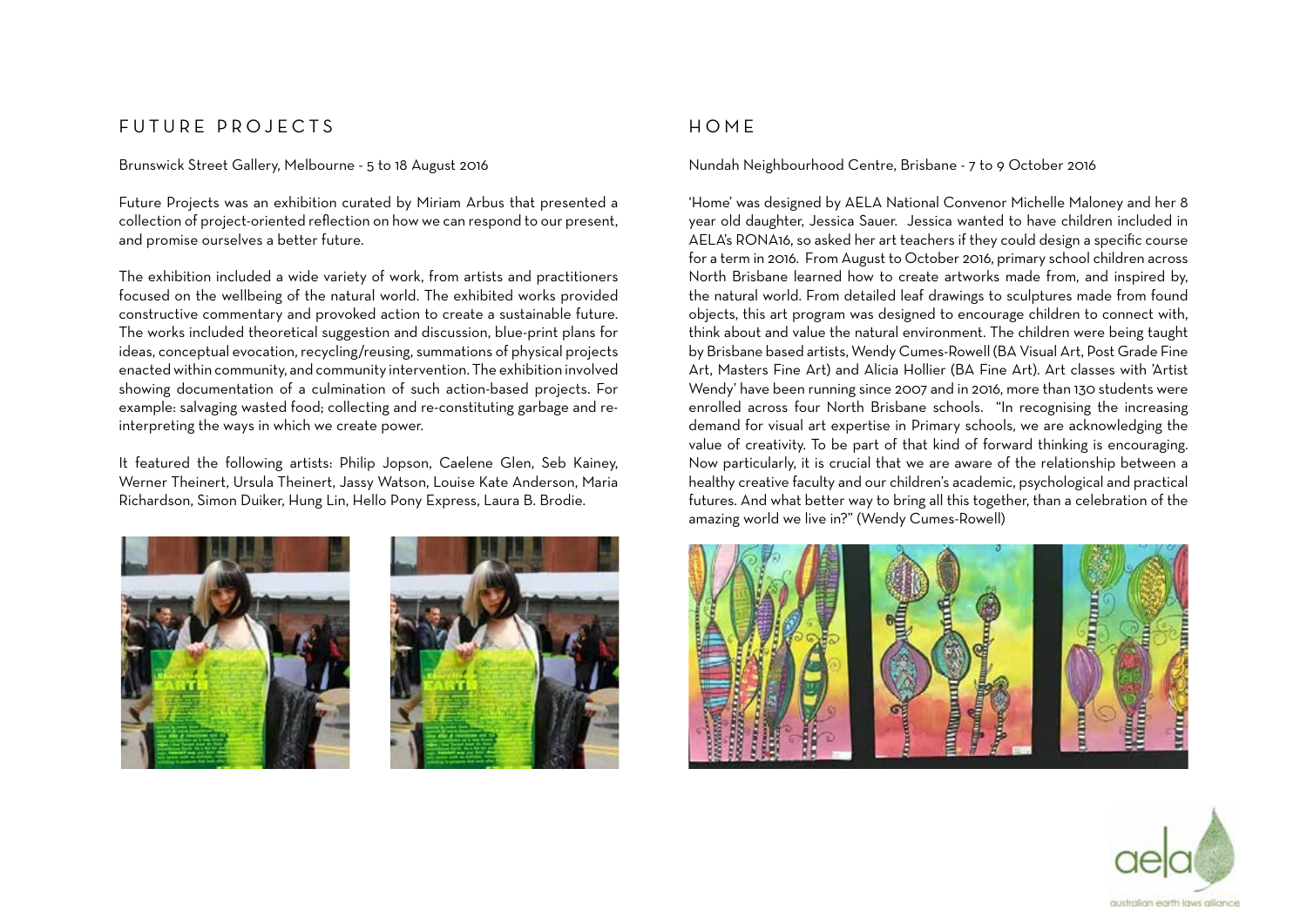# NATURE CALLING: WELCOME TO THE ECO - MYTHIC PARADIGM

Dr Mackay Centre, 9 Page St, Moruya, NSW - 4pm, 8 October 2016

Nature Calling was a story telling journey by Dr Geoff Berry, which involved a fascinating weave of modern myths about technology, progress, profit and urban living within the context of the environmental crisis.

Geoff introduced the Ecomythic Paradigm as a new way of thinking that integrates science and feeling, technology and art, reason and meaning, embodied experience and symbolic values, and ancient and modern ideas in one holistic vision.

Dr Geoffrey Berry received his PhD for an ecological investigation of the meaning of light (Monash University 2010) and holds an MA for a piece of creative literature on modern myth (Deakin University 2005). He has lectured and presented all over the world and has recently relocated to beautiful south coast NSW, where he is creating a series of podcasts and ecomythic film documentaries City Living, Nature Calling, which inspired by the need to adapt to climate change.

Please read about more of Geoff's work at www.belonging.org.au



## SYMBIOSIS STORYTELLING

Collingwood, Melbourne - 18 September 2016

The Symbiosis Storytelling experience, coordinated by artist and illustrator Aviva Reed, enabled participants to explore the idea that cooperation, not just competition is a dominant paradigm of nature. It explored a coral reef and its diversity of organisms including its invisible ones, through storytelling, conversation and creative art making.

Drawn from "The Small Friends" book series, Symbiosis Storytelling tells stories about microorganisms (bacteria, fungi, viruses) and the intimate relationships they form with larger forms of life. The storytelling acknowledges microbes as having agency in the world, and hence stimulates conversation about the rights of nature, and the rights of microbes, to exist, thrive and evolve. This opens up conversations about what is life, what is alive and what deserves legal rights.



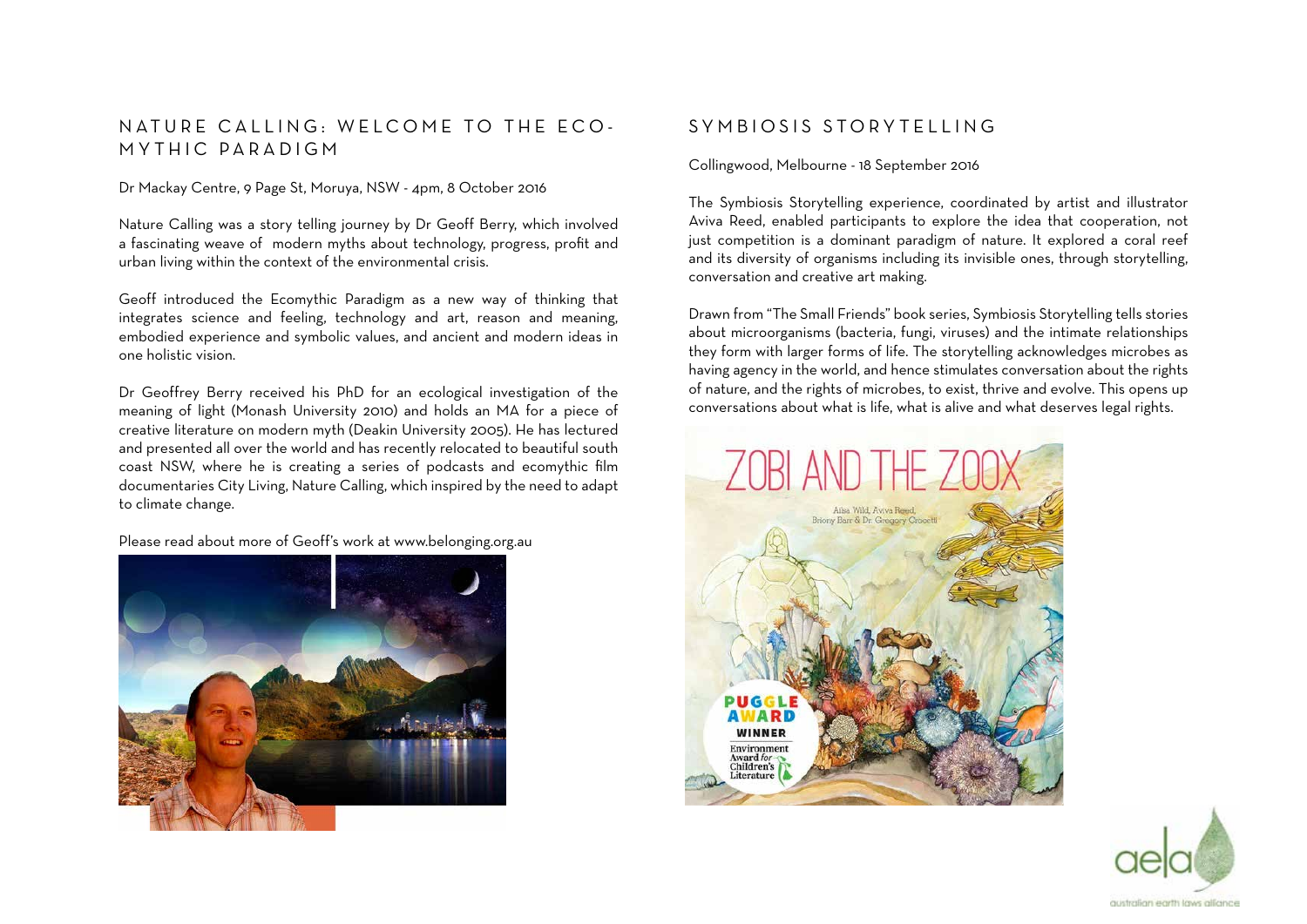# VOICES FOR THE EARTH

Creative Regions, Pop Up Shop, North Bundaberg - 7 to 14 October 2016

#### Creative Regions, Pop Up Shop, North Bundaberg - 7 to 14 October 2016

"Voices for the Earth" was a regional Queensland Earth Arts group exhibition co-hosted by Earth Circle Studios & Creative Regions and curated by artist Jassy Watson. It featured selected regional Queensland artists who are addressing environmental issues creatively.

The exhibition was inspired by the belief that to address the ecological crisis, what is required is for us to move far beyond practicalities and develop a concept of the earth itself as worthy of our highest regard—as sacred, as holy. Only then, will we care enough to resist and recraft the patterns of destruction.

The Earth is sacred, as are the people of Earth. We share a common fate. Human health, physically and spiritually, depends upon a healthy ecosphere, and this in turn depends upon the kind of relationship that we as sentient human beings create with Earth and all the life that it sustains.

Once we recognise the sacred value of Earth and its diversity we can be fully engaged and committed to protecting it. Art is a powerful voice and 'Voices for the Earth' worked to creatively engage the public in this very relevant and imperative ecological dialogue.

## WE ARE ONE

The Chalice, Northcote United Church, 27 August 2016

"We are One, Stories of the Earth Community" was an interactive family friendly performance in which participants were invited to explore questions such as: What is our place on Earth? What are our feelings about our Earth?

Using the InterPlay improvised movement and story telling forms, participants were engaged in these fun, playful activities that were used to initiate conversation between children, parents, grandparents. The focus was on the spiritual/physical connections we have in our world; especially upholding the sanctity of all life and the rights of the natural world to exist and evolve.





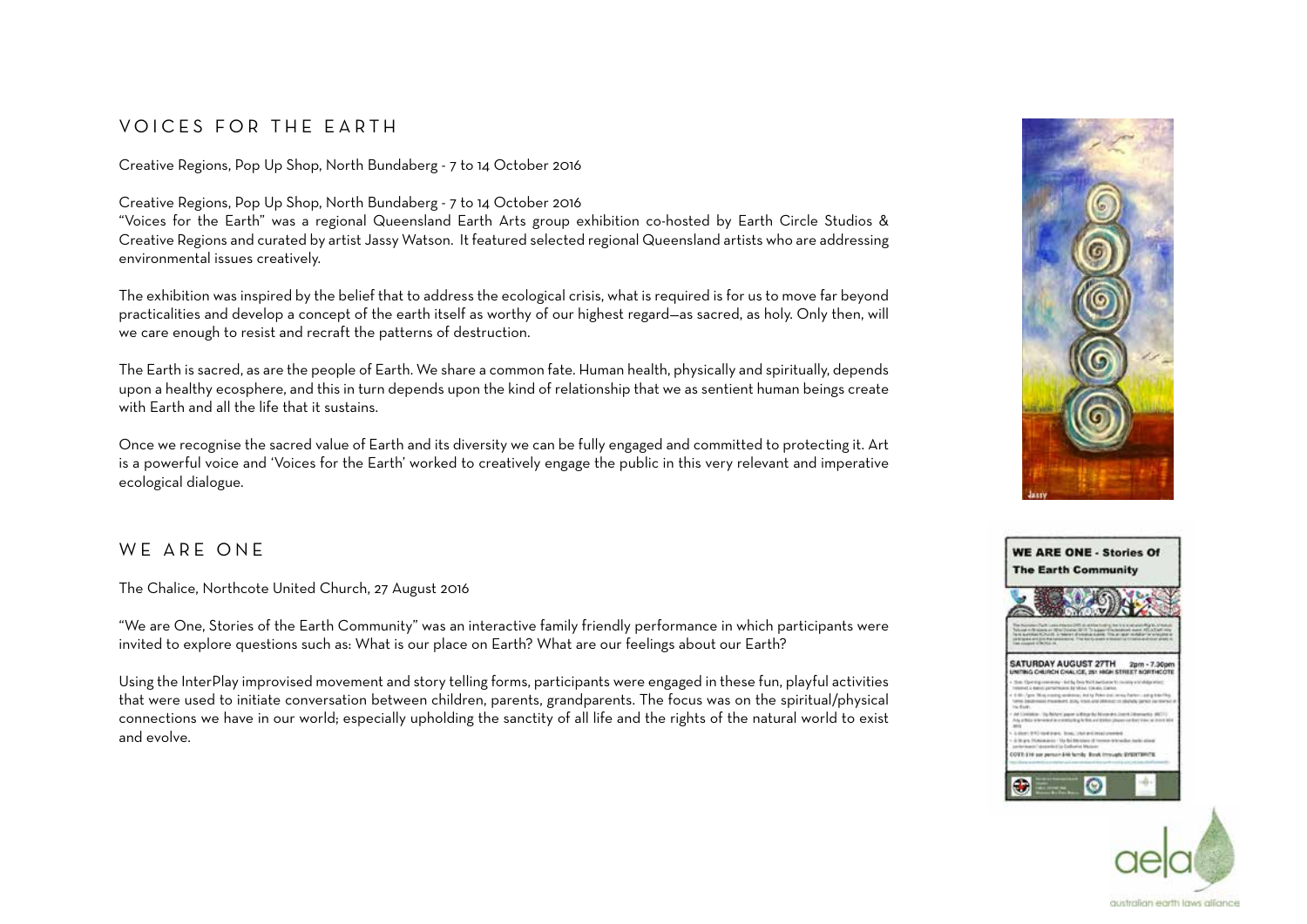# ARTIST IN RESIDENCE PROJECT

As part of RONA16, Australian creatives were invited to participate in an artist-in-residence program in Brisbane. This involved 15 artists attending Australia's first Rights of Nature Tribunal, and having access to Tribunal participants for interviews and discussions. Participants were invited to sketch/document/record their experience, which would then inform works made after the Tribunal. Artists were also invited to participate in interactive workshops about Earth jurisprudence and Rights of Nature with AELA lawyers. Artworks produced as part of the RONA16 Artists in Residence Project will be shown in Brisbane in 2017.

> Participating artists included: Marian Drew, Caresse Cranwell, Di James, Jude Roberts, Peter Thiedeke, Jill Sampson, Rebekah Evans, Merete Megarrity, Anastasia Tyurina, Liz Mahood, Kay Lawrence, Ciara Denham, Jenni Cargill Strong, Jesse Sciberras, Jacqui Wills.